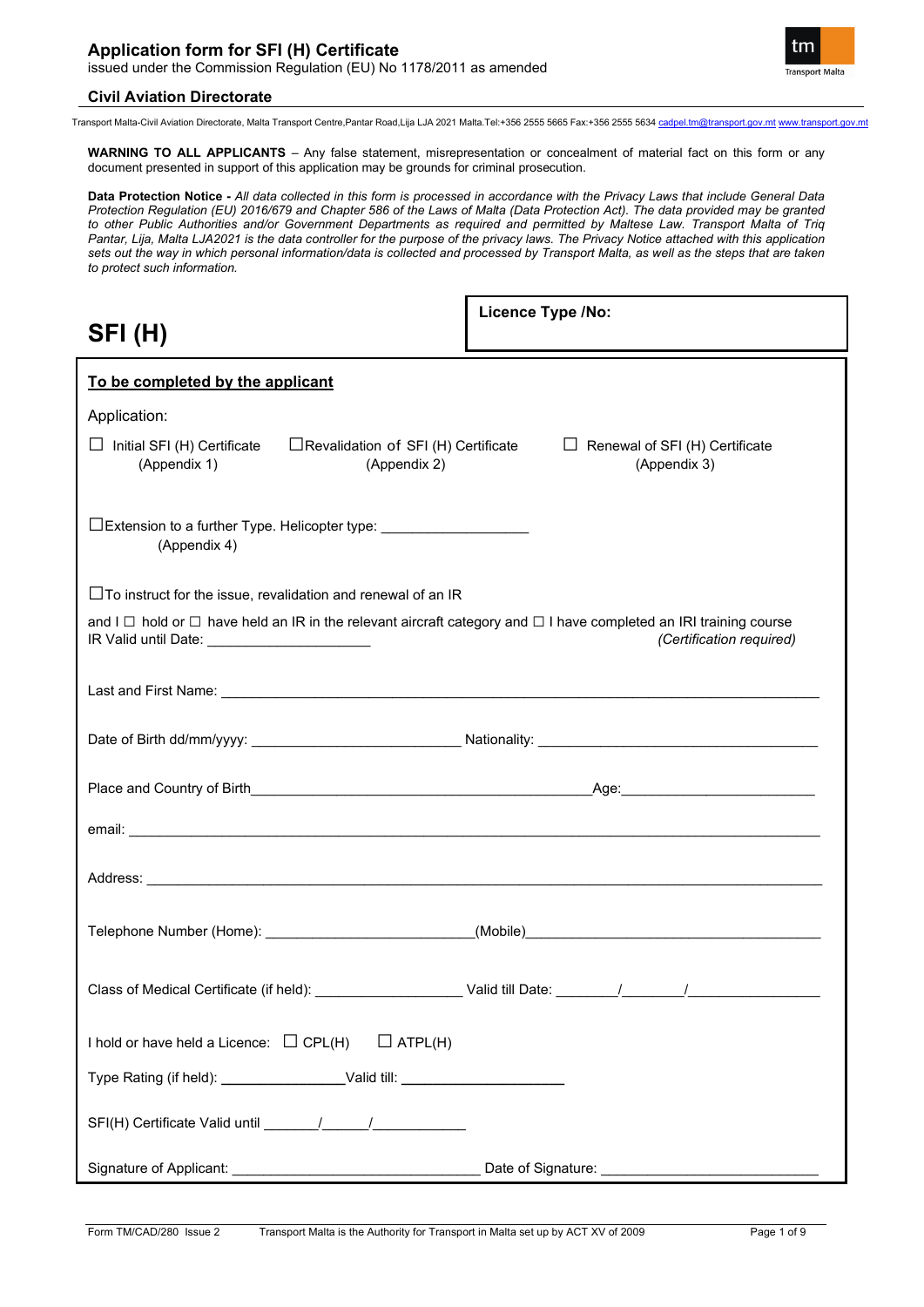

Transport Malta-Civil Aviation Directorate, Malta Transport Centre,Pantar Road,Lija LJA 2021 Malta.Tel:+356 2555 5665 Fax:+356 2555 5634 [cadpel.tm@transport.gov.mt](mailto:cadpel.tm@transport.gov.mt) [www.transport.gov.mt](http://www.transport.gov.mt/)

**Licence Type /No:** 

# **Appendix 1 PART 1 OF 2 SFI (H) - First Issue Application Form To be completed by the applicant** Last and First Name: \_\_\_\_\_\_\_\_\_\_\_\_\_\_\_\_\_\_\_\_\_\_\_\_\_\_\_\_\_\_\_\_\_\_\_\_\_\_\_\_\_\_\_\_\_\_\_\_\_\_\_\_\_\_\_\_\_\_\_\_\_\_\_\_\_\_\_\_ SFI(H) requested on the following type: \_\_\_\_\_\_\_\_\_\_\_\_\_\_\_\_\_\_\_\_\_\_\_\_\_\_\_\_\_\_\_\_\_\_\_\_\_\_\_\_\_\_\_\_\_\_\_\_\_\_\_\_\_

**1)** *□* I hold or *□* have held a Licence: □CPL(H) □ATPL(H)

**2)** Proficiency check for the issue of the helicopter type: \_\_\_\_\_\_\_\_\_\_\_\_\_\_\_\_\_\_\_ in an FFS representing the type, within the 12 months preceding the application completed on date: \_\_\_

**3)** Completed as a pilot or an observer on the flight deck of the type above in the last 12 months preceding the application Flight Time Hours \_\_\_\_\_\_\_\_\_\_\_\_\_\_\_\_\_ *Minimum 1 hour* 

## *□* **Multi-pilot helicopters**

| <b>4a)</b> Flight time as pilot on helicopters Hours:                                   | Minimum 1000 hours |
|-----------------------------------------------------------------------------------------|--------------------|
| Including flight time as pilot on multi-pilot operations in any aircraft category Hour: | Minimum 350        |
| hours.                                                                                  |                    |

## *□* **Single-pilot Multi-engine helicopters**

| Including flight time as PIC on single-pilot multi-engine helicopters Hours: Minimum 100 hours |                          |
|------------------------------------------------------------------------------------------------|--------------------------|
|                                                                                                |                          |
| $\Box$ Single-pilot Single-engine helicopters                                                  |                          |
|                                                                                                |                          |
|                                                                                                |                          |
|                                                                                                |                          |
|                                                                                                | (attach form TM/CAD 278) |
| $\Box$ Single-pilot helicopters in multi-pilot operations                                      |                          |
| 6) Flight time in multi-pilot operations in any aircraft category:                             | Minimum 350 hours        |
|                                                                                                |                          |
|                                                                                                |                          |
| Signature of applicant:                                                                        | Date of Signature:       |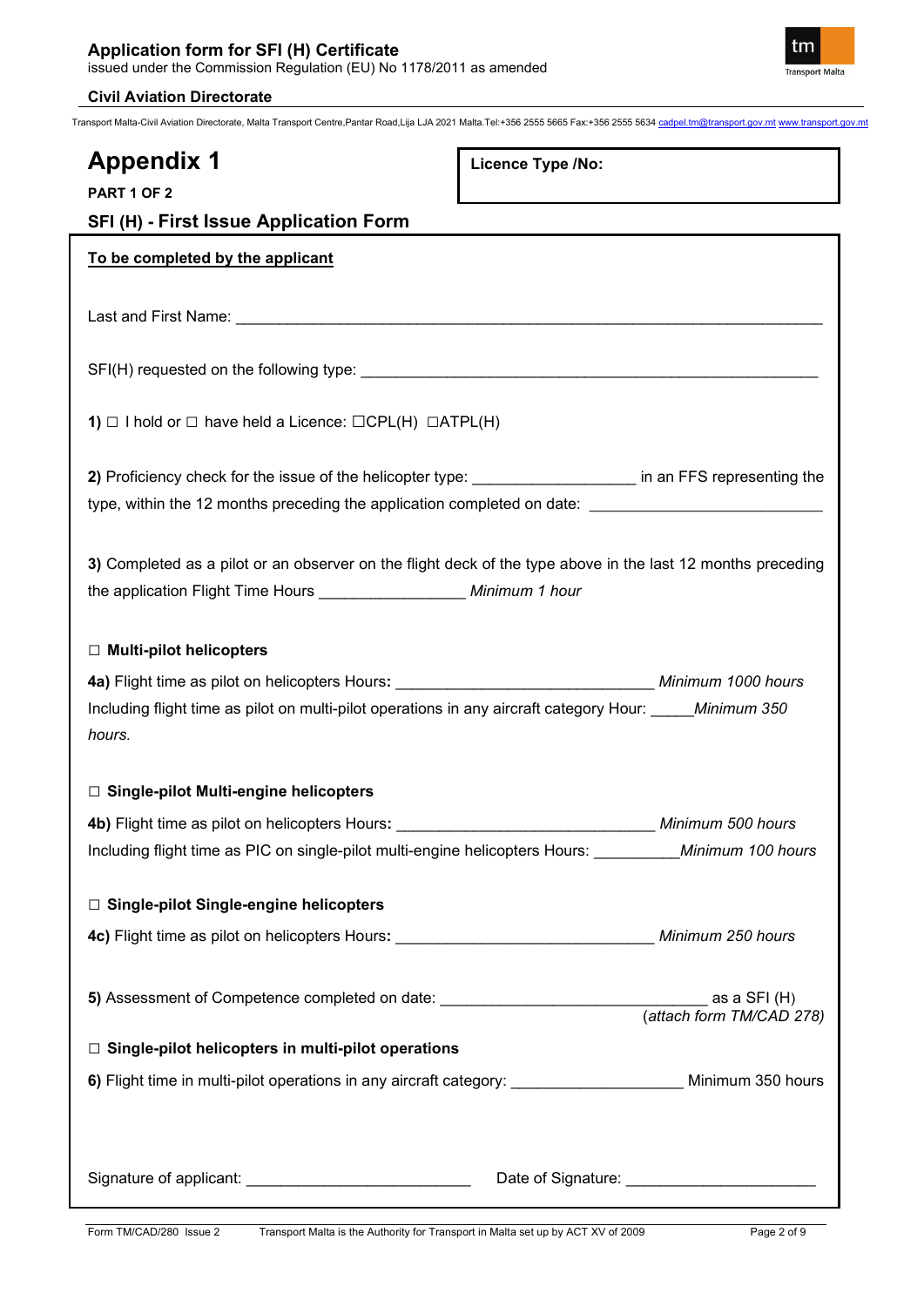

Transport Malta-Civil Aviation Directorate, Malta Transport Centre,Pantar Road,Lija LJA 2021 Malta.Tel:+356 2555 5665 Fax:+356 2555 5634 [cadpel.tm@transport.gov.mt](mailto:cadpel.tm@transport.gov.mt) [www.transport.gov.mt](http://www.transport.gov.mt/)

# **Appendix 1**

**Applicant's Full Name and Licence No:**

**PART 2 OF 2**

## **SFI (H) - First Issue Application Form**

|                                                            | FSTD content of the applicable type rating course hours: __________ completed on: _________________                  |
|------------------------------------------------------------|----------------------------------------------------------------------------------------------------------------------|
|                                                            |                                                                                                                      |
|                                                            |                                                                                                                      |
|                                                            |                                                                                                                      |
|                                                            | Technical training course completed on date: ___________________________________                                     |
|                                                            | Flight instruction on the appropriate Simulator representing above type Hours: Minimum 10 hours                      |
|                                                            | Flight instruction on the appropriate Simulator representing above type completed on date: ______________            |
|                                                            |                                                                                                                      |
|                                                            | Course Start Date: __________________________Course Completion Date: ______________________________                  |
|                                                            |                                                                                                                      |
| Credit (if applicable):<br>i.<br>towards the requirements. | An applicant for an SFI certificate who holds a TRI certificate for the relevant type shall be fully credited        |
| ii.<br>the teaching and learning part.                     | Applicants holding or having held an instructor certificate shall be fully credited towards the requirement for      |
| the level of proficiency required.                         | The ATO confirms that the candidate has been trained according to the approved syllabus for the SFI (H), and assures |
|                                                            | Date of Signature: ________________________________                                                                  |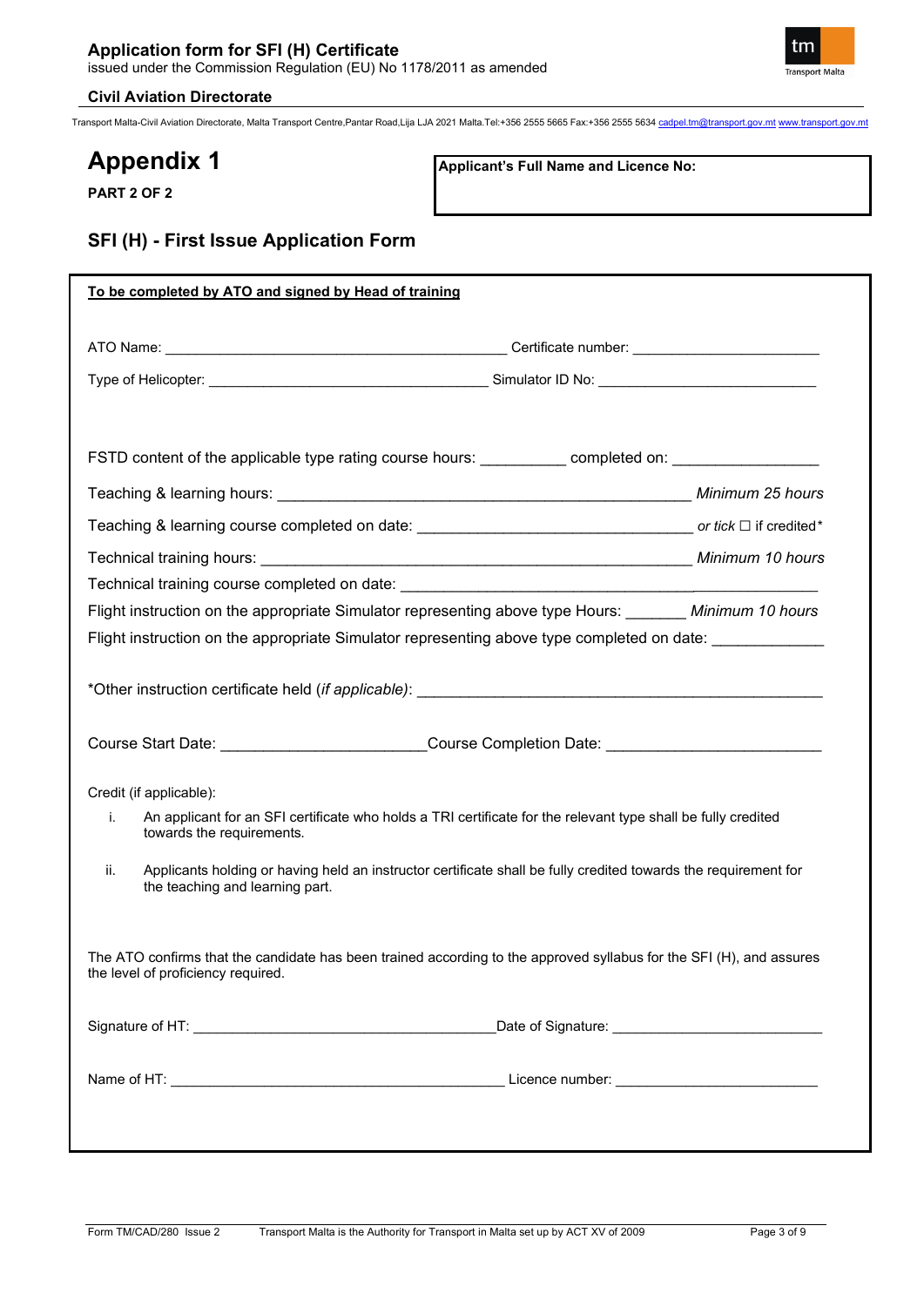

Transport Malta-Civil Aviation Directorate, Malta Transport Centre,Pantar Road,Lija LJA 2021 Malta.Tel:+356 2555 5665 Fax:+356 2555 5634 [cadpel.tm@transport.gov.mt](mailto:cadpel.tm@transport.gov.mt) [www.transport.gov.mt](http://www.transport.gov.mt/)

| <b>Appendix 2</b>                                                                        | Applicant's Full Name and Licence No:                                                                                             |
|------------------------------------------------------------------------------------------|-----------------------------------------------------------------------------------------------------------------------------------|
| SFI (H) - Revalidation                                                                   |                                                                                                                                   |
| To be completed by the applicant                                                         |                                                                                                                                   |
|                                                                                          |                                                                                                                                   |
| following 3 requirements:                                                                | For revalidation of an SFI(H) certificate the applicant shall, within the validity period of the SFI certificate, fulfil 2 of the |
|                                                                                          |                                                                                                                                   |
|                                                                                          | which within the 12 months preceding the expiry date of the SFI certificate Hours: ______________ Minimum 15 hours                |
| 2) $\Box$ Refresher Training                                                             | I received Instructor refresher training as a SFI at an ATO, within the 12 months preceding the expiry date of the SFI            |
| <b>Declaration by Head of Training</b>                                                   |                                                                                                                                   |
|                                                                                          |                                                                                                                                   |
|                                                                                          |                                                                                                                                   |
|                                                                                          |                                                                                                                                   |
|                                                                                          |                                                                                                                                   |
|                                                                                          |                                                                                                                                   |
|                                                                                          |                                                                                                                                   |
| 3) Assessment of Competence see Note                                                     |                                                                                                                                   |
|                                                                                          | Passed within the 12 months preceding the expiry date of the SFI(H) certificate an assessment of competence as a                  |
| SFI(H) on Date: with (Name of SFE/TRE)                                                   | (attach form TM/CAD 278)                                                                                                          |
| the specific aircraft type ratings representing the types for which privileges are held. | Additionally for revalidation: the applicant shall have completed, on an FFS, the proficiency checks for the issue of             |
|                                                                                          |                                                                                                                                   |
|                                                                                          |                                                                                                                                   |
| Note:<br>in accordance with FCL.935.                                                     | For the at least each alternate revalidation in the case of SFI(H) the holder shall have to pass an assessment of competence      |
| Complete if requirement for assessment of competence above is not ticked.                |                                                                                                                                   |
|                                                                                          |                                                                                                                                   |
|                                                                                          |                                                                                                                                   |
|                                                                                          |                                                                                                                                   |
|                                                                                          |                                                                                                                                   |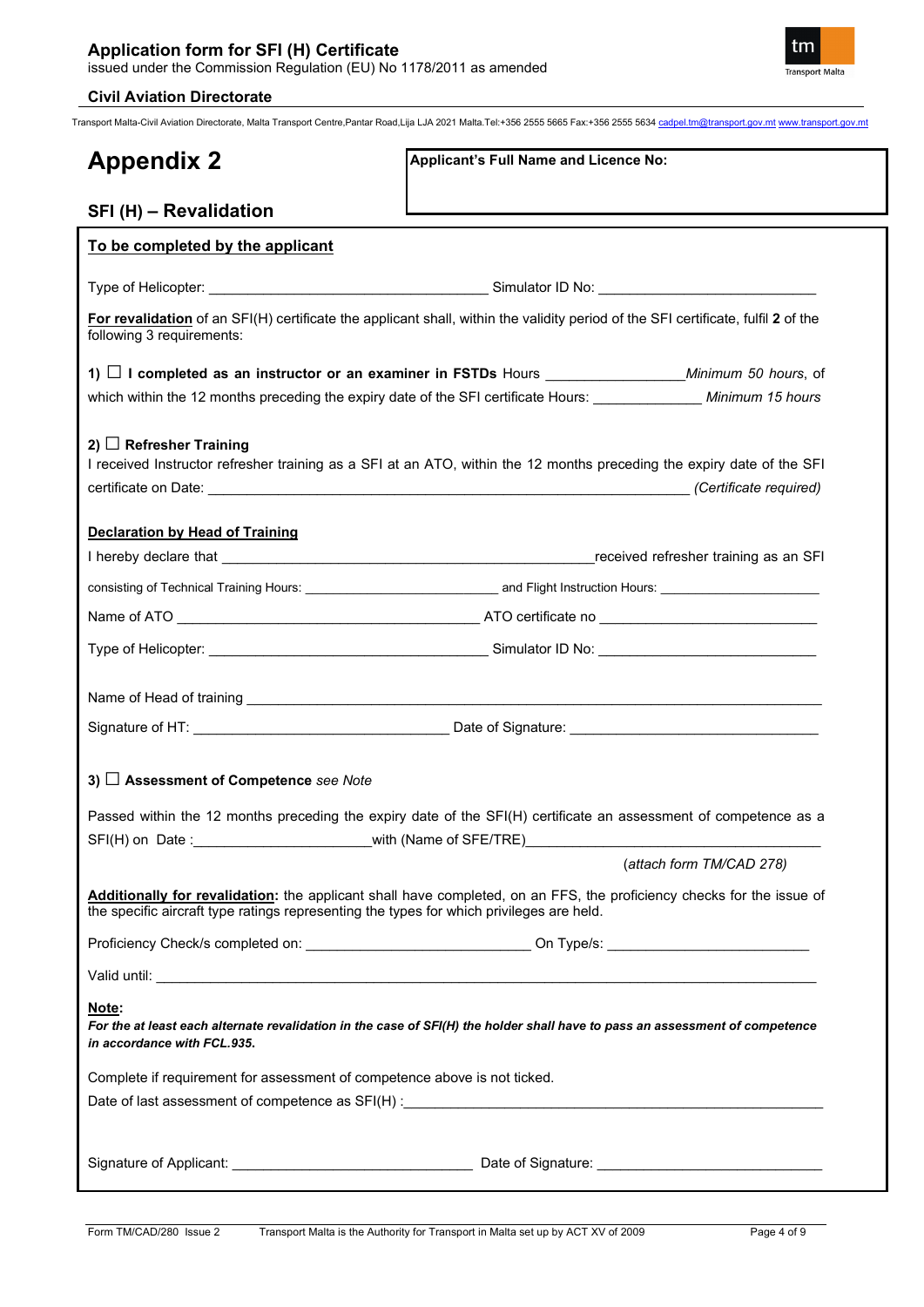

Transport Malta-Civil Aviation Directorate, Malta Transport Centre,Pantar Road,Lija LJA 2021 Malta.Tel:+356 2555 5665 Fax:+356 2555 5634 [cadpel.tm@transport.gov.mt](mailto:cadpel.tm@transport.gov.mt) [www.transport.gov.mt](http://www.transport.gov.mt/)

| <b>Appendix 3</b>                                                                      | Applicant's Full Name and Licence No:                                                                                                   |
|----------------------------------------------------------------------------------------|-----------------------------------------------------------------------------------------------------------------------------------------|
| SFI (H) - Renewal                                                                      |                                                                                                                                         |
| Renewal - To be completed by the Applicant                                             |                                                                                                                                         |
| All three (3) below must be completed in the last 12 months preceding the application: |                                                                                                                                         |
| 1) Simulator content of the SFI training course.                                       |                                                                                                                                         |
|                                                                                        |                                                                                                                                         |
|                                                                                        | simulator content of the SFI training course, consisting of flight instruction on type: ______________________                          |
|                                                                                        |                                                                                                                                         |
|                                                                                        |                                                                                                                                         |
|                                                                                        |                                                                                                                                         |
| 2) Refresher Training                                                                  |                                                                                                                                         |
|                                                                                        |                                                                                                                                         |
|                                                                                        | as an SFI, consisting of Technical Training Hours: ______________________________ and Flight Instruction Hours: _______________________ |
|                                                                                        | on type: _______________________ using Simulator ID No.: _______________________on Date: _____________________                          |
| (Certificate required)                                                                 |                                                                                                                                         |
|                                                                                        |                                                                                                                                         |
| 3) Assessment of Competence                                                            |                                                                                                                                         |
|                                                                                        | Passed within the 12 months preceding the expiry date of the SFI(H) certificate an assessment of competence as a                        |
|                                                                                        |                                                                                                                                         |
|                                                                                        | (attach form TM/CAD 278)                                                                                                                |
|                                                                                        |                                                                                                                                         |
| To be completed by the ATO                                                             |                                                                                                                                         |
|                                                                                        | Training conducted in: Helicopter Type: ___________________________Simulator ID No.: _____________________                              |
|                                                                                        |                                                                                                                                         |
|                                                                                        |                                                                                                                                         |
| The applicant completed the relevant parts of a SFI course: (Certificate required)     |                                                                                                                                         |
|                                                                                        |                                                                                                                                         |
| The applicant completed refresher training: (Certificate required)                     |                                                                                                                                         |
|                                                                                        |                                                                                                                                         |
|                                                                                        |                                                                                                                                         |
|                                                                                        |                                                                                                                                         |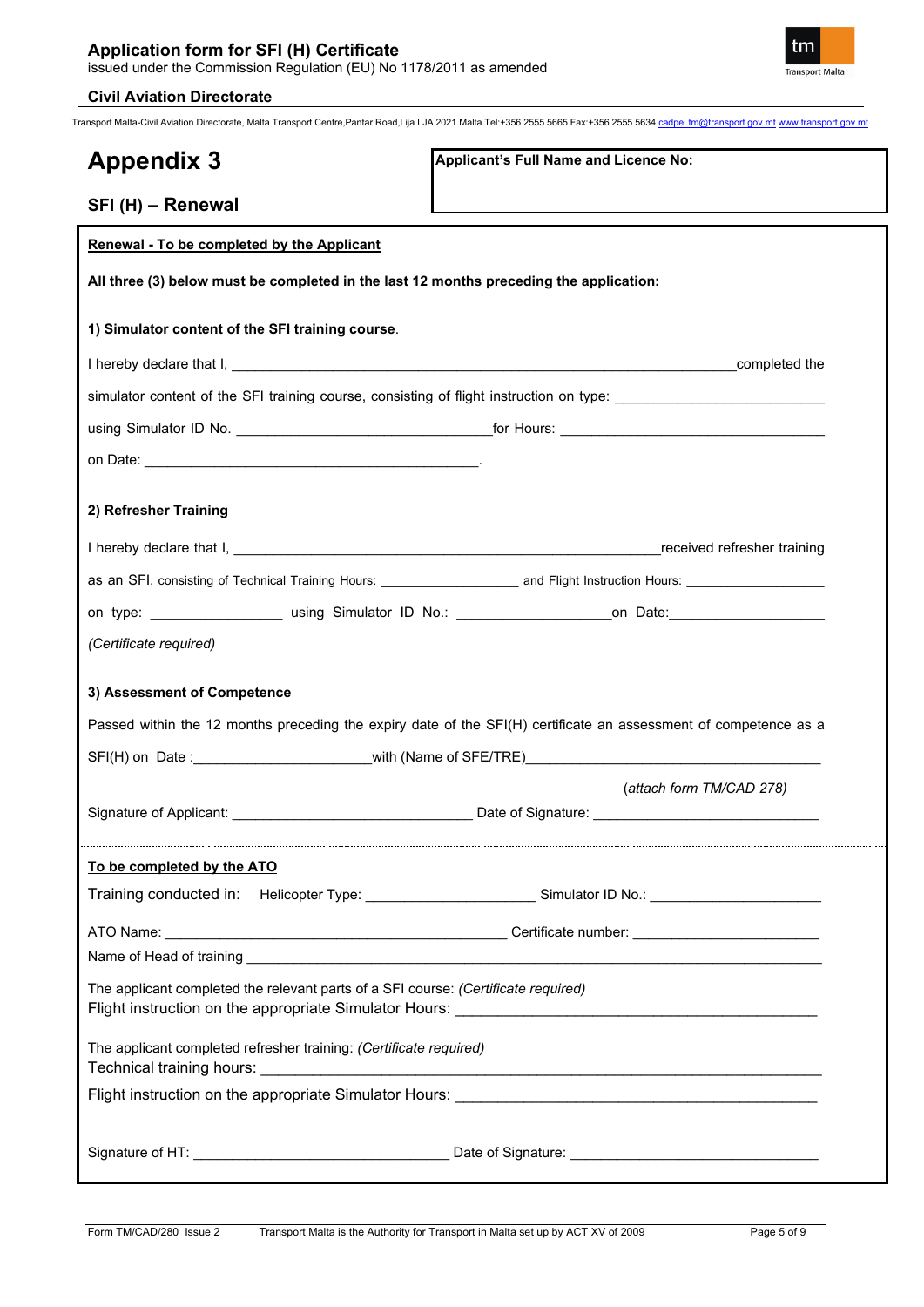**SFI (H) – Extension to further Types** 

Transport Malta-Civil Aviation Directorate, Malta Transport Centre,Pantar Road,Lija LJA 2021 Malta.Tel:+356 2555 5665 Fax:+356 2555 5634 [cadpel.tm@transport.gov.mt](mailto:cadpel.tm@transport.gov.mt) [www.transport.gov.mt](http://www.transport.gov.mt/)

# **Appendix 4**

**Applicant's Full Name and Licence No:**

| To be completed by the Head of Training                                                                            |              |
|--------------------------------------------------------------------------------------------------------------------|--------------|
|                                                                                                                    |              |
| 1) Simulator content of the relevant type rating course.                                                           |              |
|                                                                                                                    |              |
| simulator content of the ___________________type rating course, consisting Hours: ____________________________     |              |
|                                                                                                                    |              |
|                                                                                                                    |              |
| 2) Flight instruction on a complete type rating course                                                             |              |
|                                                                                                                    | conducted on |
| a complete type rating course Hours: _______________________(Minimum 3 hours) of flight instruction related to the |              |
|                                                                                                                    |              |
|                                                                                                                    |              |
|                                                                                                                    |              |
|                                                                                                                    |              |
| Supervising TRE Licence No: _______________________Signature of Supervising TRI/TRE: _____________________         |              |
|                                                                                                                    |              |
|                                                                                                                    |              |
|                                                                                                                    |              |
|                                                                                                                    |              |

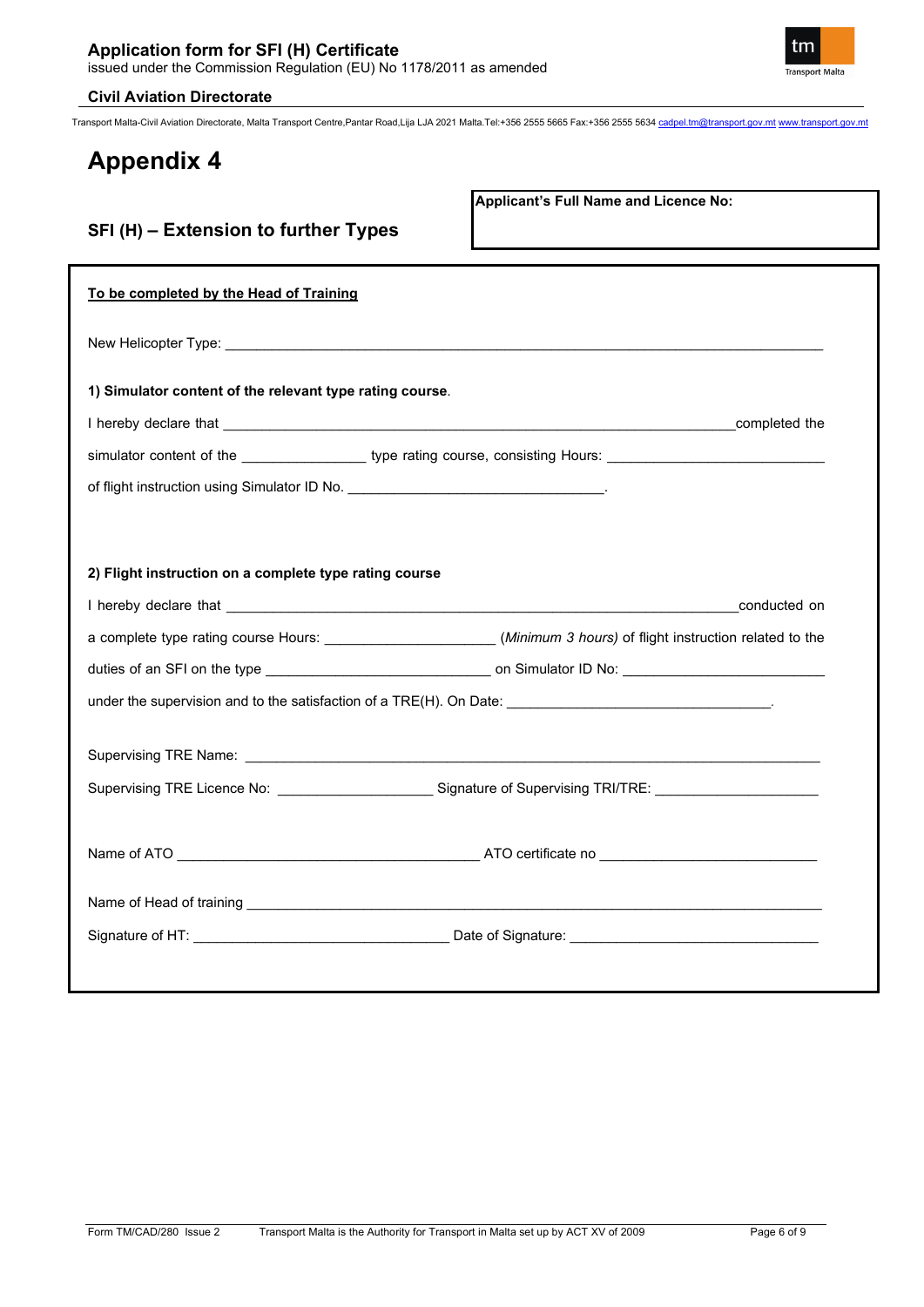Transport Malta-Civil Aviation Directorate, Malta Transport Centre,Pantar Road,Lija LJA 2021 Malta.Tel:+356 2555 5665 Fax:+356 2555 5634 [cadpel.tm@transport.gov.mt](mailto:cadpel.tm@transport.gov.mt) [www.transport.gov.mt](http://www.transport.gov.mt/)

# **SFI (H) Certificate Submission Instructions Documents required:** 1. A copy of the Malta ID Card (both sides) or Passport [Original has to be presented before licence is collected / Not required if the applicant already holds a Malta part FCL licence] 2. A copy of the Licence held 3. Log Book – All flight instruction must be signed by the instructor 4. Copy of Instructor Certificate if credit is given - *if applicable* 5. Copy of Medical Certificate – *if held* 6. Copy of ATO Approval Certificate if not issued by Transport Malta 7. SFI Assessment of Competence Form TM/CAD/278 8. Copy of other instructor certificate/s if credit is given - *if applicable* 9. SFI Course Completion Certificate showing simulator time as applicable 10. Certificate of training completed for SFI revalidation or renewal showing simulator time as applicable. 11. Copy of Examiner Certificate if not issued by Transport Malta 12. Copy of the Simulator Approval 13. Copy of last Proficiency Check **Office Use Only**  $\Omega$  $^{\circledR}$  $\circledS$ 4  $\circledS$  $\circled$ ⑦  $\circledR$  $\circledS$  $\bm{\textcircled{\small{1}}}$ ⑪ ⑫ ⑬

## **It is important to send all the documents to avoid a delay in the issue of the rating.**

٦

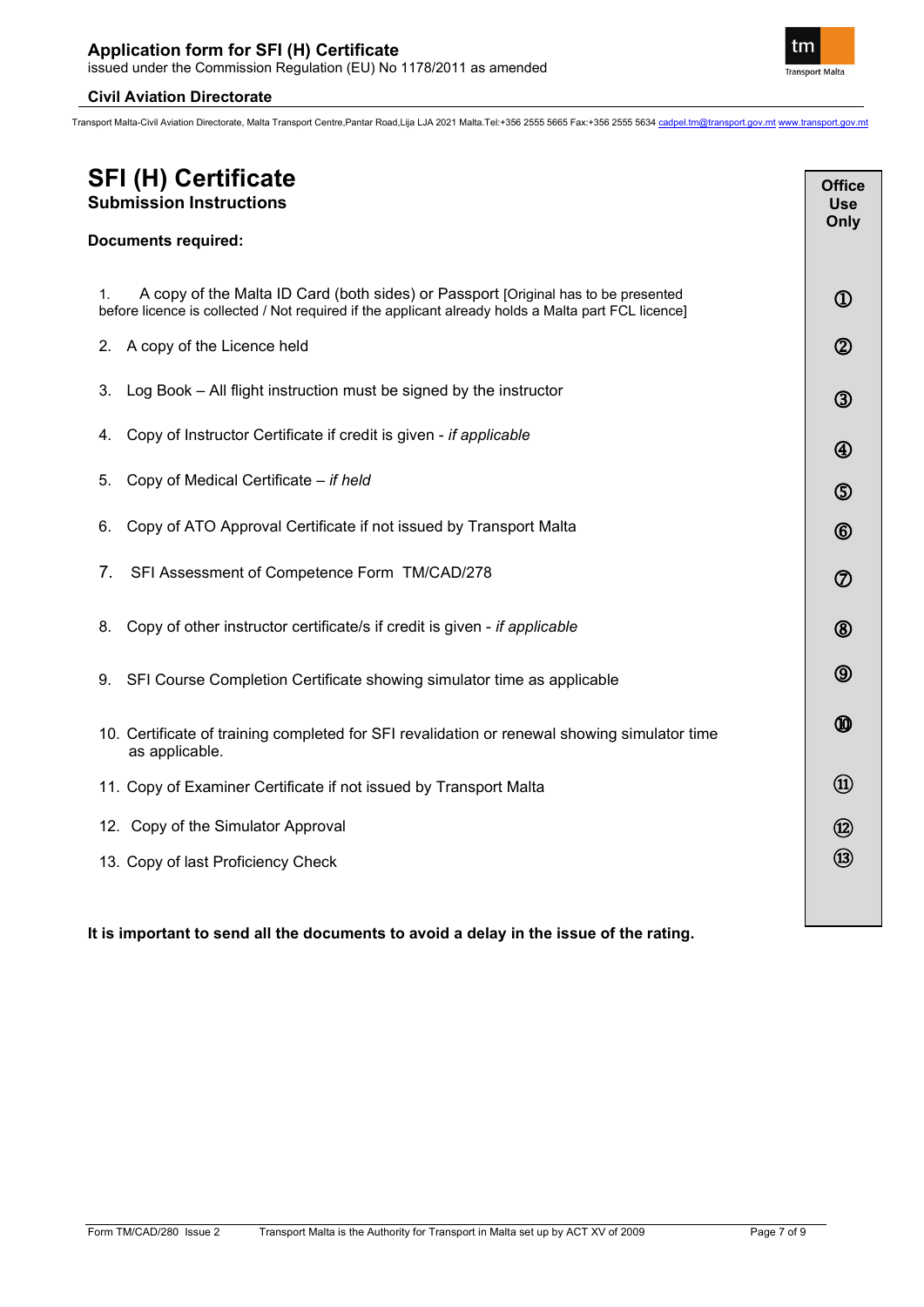Transport Malta-Civil Aviation Directorate, Malta Transport Centre,Pantar Road,Lija LJA 2021 Malta.Tel:+356 2555 5665 Fax:+356 2555 5634 [cadpel.tm@transport.gov.mt](mailto:cadpel.tm@transport.gov.mt) [www.transport.gov.mt](http://www.transport.gov.mt/)

#### **Transport Malta – Civil Aviation Directorate Bank Details:**

Bank Name: Bank of Valletta Bank Branch: Naxxar Bank Address: 38, Triq tal-Labour, Naxxar NXR 9020 Bank's BIC Code: VALLMTMT Sort Code: 22013 Account Holder: Transport Malta – Civil Aviation Directorate Account No: 12000580013 IBAN No: MT13VALL 22013 0000 000 12000 5800 13

**Fee**: The applicable fee in the Malta Air Navigation Order / Scheme of Charges on the Transport Malta website has to be submitted with the application.

**Queries**: If you need additional information send an email to [civil.aviation@transport.gov.mt](mailto:civil.aviation@transport.gov.mt) to the attention

of **Personnel Licensing Section, Transport Malta Civil Aviation Directorate** - giving your contact telephone number.

Send completed form to:

**Transport Malta - CAD, Personnel Licensing Section, Pantar Road, Lija, LJA 2021, Malta**